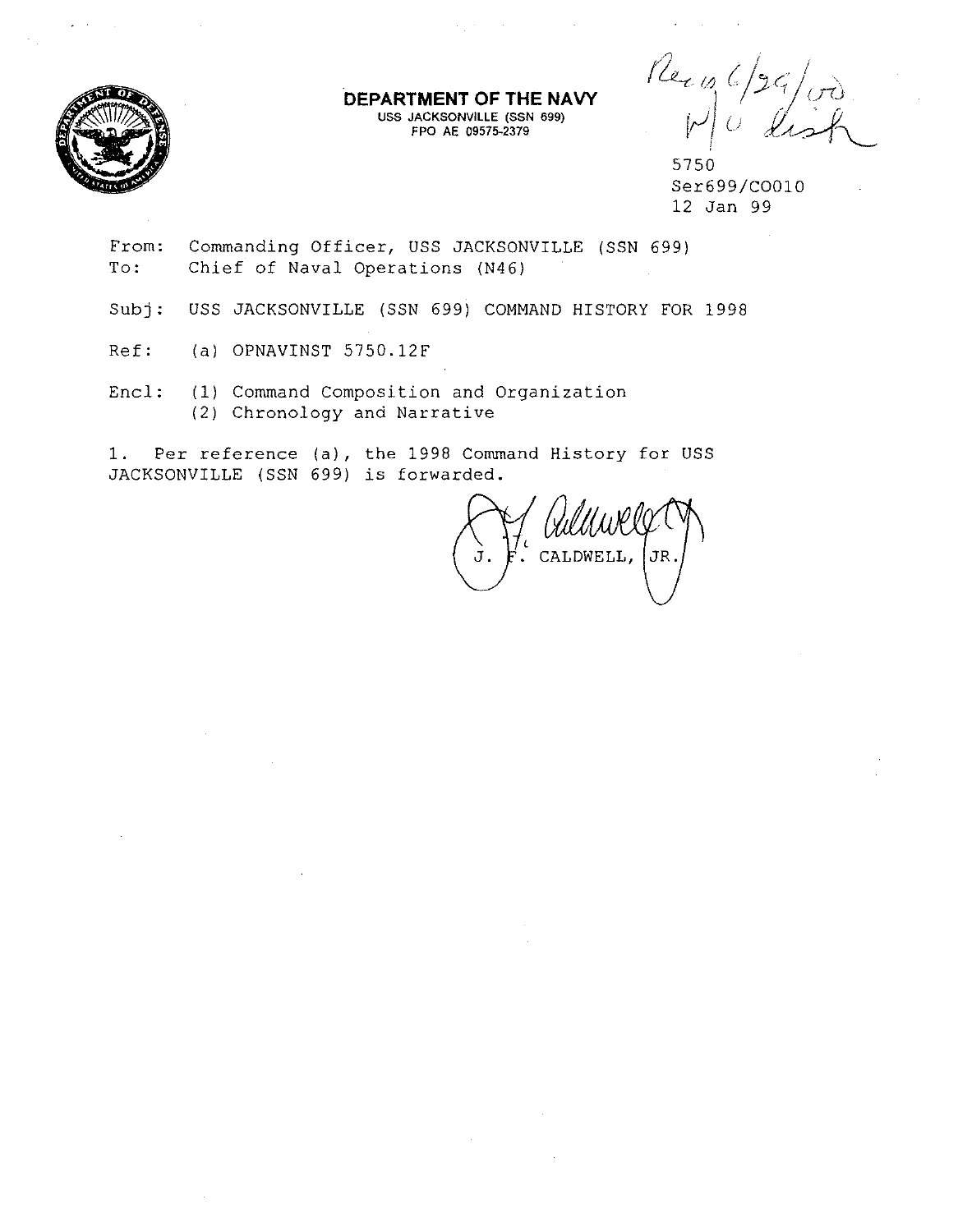USS JACKSONVILLE COMMAND HISTORY 1998 COMMAND COMPOSITION AND ORGNAIZATION

COMMAND: USS JACKSONVILLE (SSN 699)

MISSION: LONG RANGE, SUSTAINED, ANTI-SUBMARINE/ANTI-SURFACE/ STRIKE/MINE/SPECIAL WARFARE

IMMEDIATE SENIOR COMMAND: COMMANDER, SUBMARINE SQUADRON EIGHT

SUBORDINATE COMMAND: NONE

CHANGE OF COMMAND: 09 OCT 98

COMMANDING OFFICER: CDR JAMES F. CALDWELL, JR., USN 1120/LINEAL NUMBER 008535-15

Enclosure (1)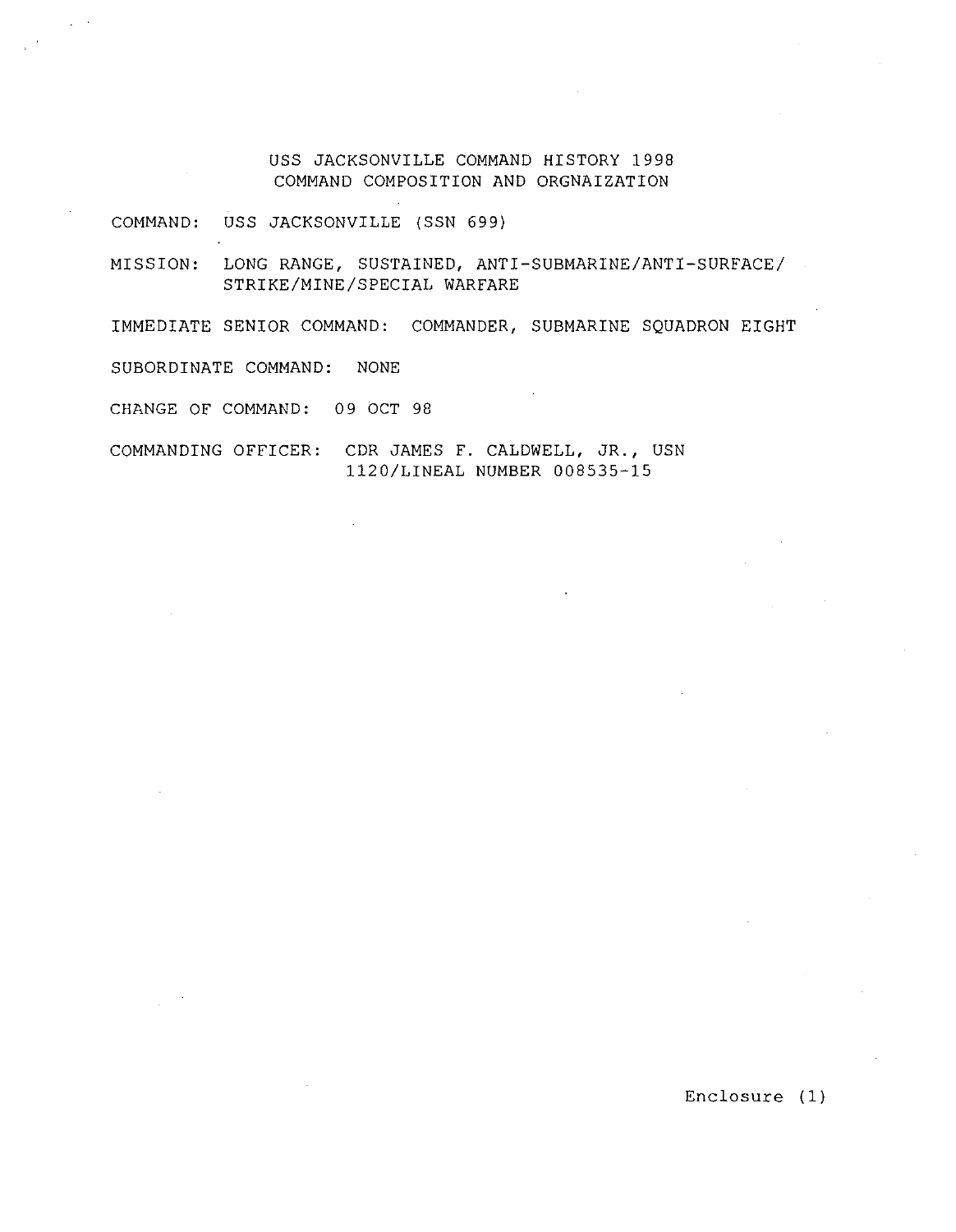## USS JACKSONVILLE COMMAND HISTORY 1998

## CHRONOLOGY AND NARRATIVE

- 01 JAN BEGAN 1998 IN A HOLIDAY STAND DOWN PERIOD MOORED AT PIER 23 AT THE NAVAL OPERATING BASE IN NORFOLK, VA.
- 05 JAN STARTED A FLEET MAINTENANCE ACTIVITY UPKEEP WITH USS EMORY S. LAND (AS-36) MOORED AT PIER 23 AT NAVAL OPERATING BASE IN NORFOLK, VA.
- 12 JAN DEPARTED NORFOLK, VA TO CONDUCT OPERATIONS IN THE VIRGINIA CAPES OPERATING AREAS (VCOA'S).
- 16 JAN MOORED AT PIER 23 AT THE NAVAL OPERATING BASE IN NORFOLK, VA.
- 02 FEB DEPARTED NORFOLK, VA TO CONDUCT OPERATIONS IN THE VIRGINIA CAPES OPERATING AREAS (VCOA'S) AND NARRAGANSET BAY OPERATING AREAS (NBOA'S).
- 10 FEB CONDUCTED BSP AT NEW LONDON, CT.
- 16 FEB MOORED AT PIER 7, BERTH 22, PORT EVERGLADES, FL FOR LIBERTY.
- 20 FEB DEPARTED PORT EVERGLADES TO CONDUCT OPERATIONS NEAR THE PORT EVERGLADES OPERATING AREAS.
- 25 FEB CONDUCTED BSP AT PORT CANAVERAL, FL.
- 28 FEB CONDUCTED BSP AT SITE ONE, AUTEC, ANDROS ISLAND.
- 02 MAR CONDUCTED BSP AT PORT EVERGLADES, FL. EMBARKED COMSUBRON EIGHT.
- 04 MAR CONDUCTED BSP AT SITE ONE, AUTEC, ANDROS ISLAND. DISEMBARKED COMSUBRON EIGHT.
- 09 MAR MOORED AT PIER 23 AT THE NAVAL OPERATING BASE IN NORFOLK, VA. STARTED A FLEET MAINTENANCE ACTIVITY UPKEEP WITH USS EMORY S. LAND (AS-36) MOORED AT PIER 22 AT THE NAVAL OPERATING BASE IN NORFOLK, VA.
- 24 APR DEPARTED NORFOLK, VA TO CONDUCT OPERATIONS IN THE VCOA' S, CPOA' S, CHASOA' s, JAXOA' s and PROA' s.
- 27 APR COMMENCED JTFEX 98-2 AS OPFOR SUPPORT.
- 01 MAY CONDUCTED BSP AT MOREHEAD CITY, NC.
- 14 MAY MOORED AT PIER 23 AT THE NAVAL OPERATING BASE IN NORFOLK, VA.
- 18 MAY DEPARTED NORFOLK, VA TO CONDUCT OPERATIONS IN THE VCOA'S. EMBARKED VADM MIES, COMSUBLANT.
- 22 MAY MOORED AT PIER 22 AT THE NAVAL OPERATING BASE IN NORFOLK, VA. COMMENCED SPRUCE. DISEMBARKED VADM MIES.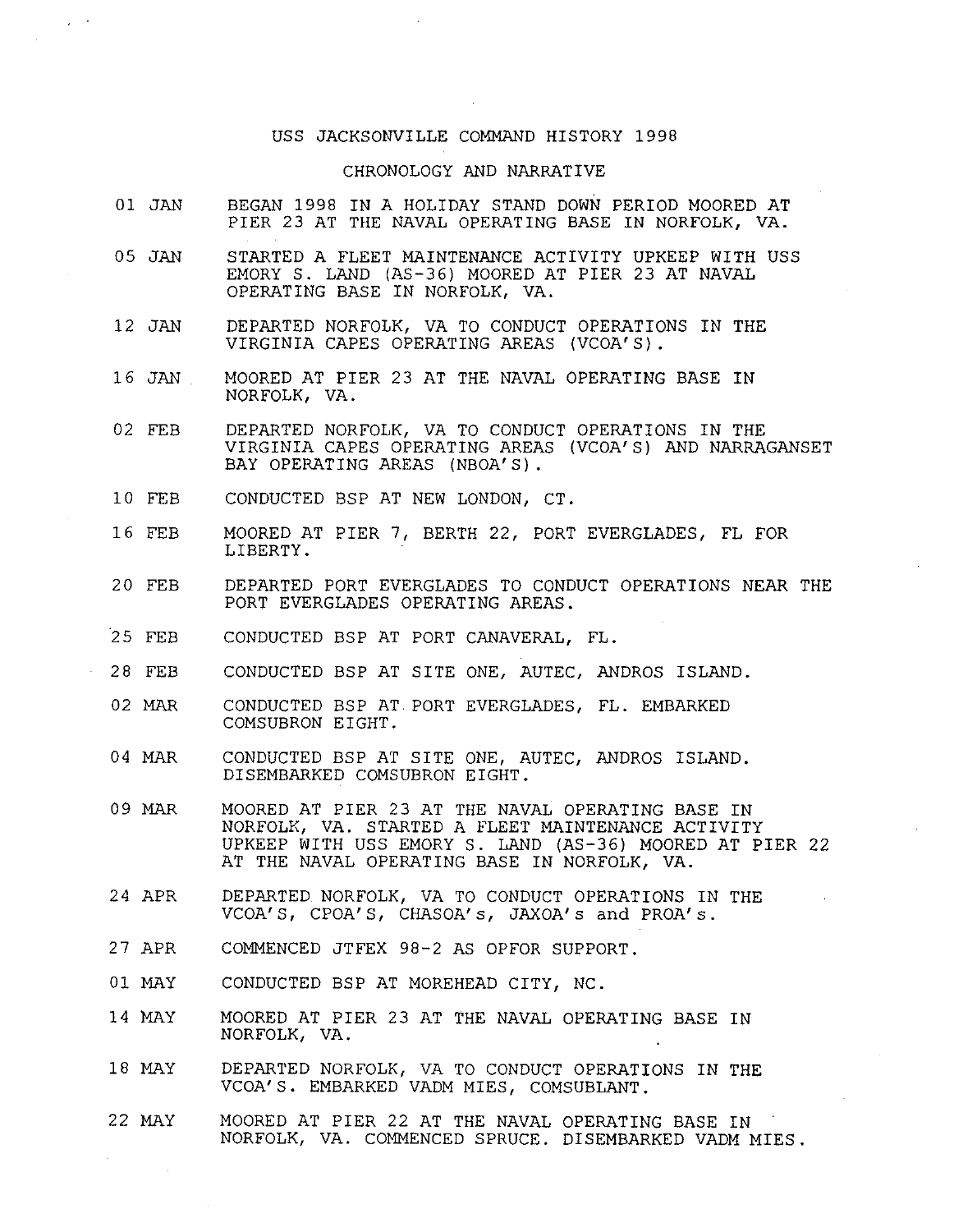- 15 JUN COMPLETED SPRUCE. COMMENCED FLEET MAINTENANCE ACTIVITY UPKEEP, COORDINATED BY COMSUBRON EIGHT.
- 20 JUL DEPARTED NORFOLK, VA TO CONDUCT OPERATIONS IN THE VCOA'S ENROUTE TO PORT CANAVERAL, FL.
- 24 JUL MOORED AT TRIDENT WHARF NORTH, PORT CANAVERAL, FL.
- 27 JUL DEPARTED PORT CANAVERAL, FL TO CONDUCT MIDSHIPMEN OPERATIONS. CONDUCTED BSP AT PORT CANAVERAL, FL.
- 28 JUL CONDUCTED BSP AT PORT CANAVERAL, FL.

 $\mathcal{L}_{\mathcal{L}}$ 

- 29 JUL CONDUCTED BSP AT PORT CANAVERAL, FL.
- 30 JUL CONDUCTED BSP AT PORT CANAVERAL, FL.
- 31 JUL MOORED AT BERTH C-1-1, MAYPORT, FL.
- 03 AUG DEPARTED MAYPORT, FL SURFACED TO CONDUCT VIP CRUISE.
- 04 AUG DEPARTED MAYPORT, FL SURFACED TO CONDUCT VIP CRUISE.
- 05 AUG DEPARTED MAYPORT, FL IN TRANSIT TO NORFOLK, VA WITH TIGERS EMBARKED.
- 07 AUG MOORED AT PIER 22 AT THE NAVAL OPERATING BASE IN NORFOLK, VA.
- 17 AUG COMMENCED FLEET MAINTENANCE ACTIVITY UPKEEP COORDINATED BY COMSUBRON EIGHT.
- 25 AUG DEPARTED NORFOLK, VA TO EVADE HURRICANE BONNIE.
- 29 AUG MOORED AT PIER 22 AT THE NAVAL OPERATING BASE IN NORFOLK, VA.
- 08 SEP DEPARTED NORFOLK, VA TO CONDUCT OPERATIONS IN THE VCOA'S.
- 14 SEP CONDUCTED BSP AT NORFOLK, VA. CDR JAMES F. CALDWELL, JR. REPORTED ABOARD AS PCO.
- 18 SEP PARTICIPATED IN JTFEX FOR USS ENTERPRISE BATTLE GROUP.
- 21 SEP COMPLETED JTFEX PARTICIPATION.
- 22 SEP MOORED AT PIER 22 AT THE NAVAL OPERATING BASE IN NORFOLK, VA.
- 24 SEP DEPARTED NORFOLK, VA TO CONDUCT OPERATIONS IN THE VCOA'S. EMBARKED COMSUBRON EIGHT, CAPT TRACY.
- 25 SEP MOORED AT PIER 23 AT THE NAVAL OPERATING BASE IN NORFOLK, VA. DISEMBARKED COMSUBRON EIGHT.
- 29 SEP COMMENCED A TYPE TRAINING INPORT WEEK WITH SUBTRAFAC, NORFOLK, VA.
- 02 OCT COMPLETED TYPE TRAINING.